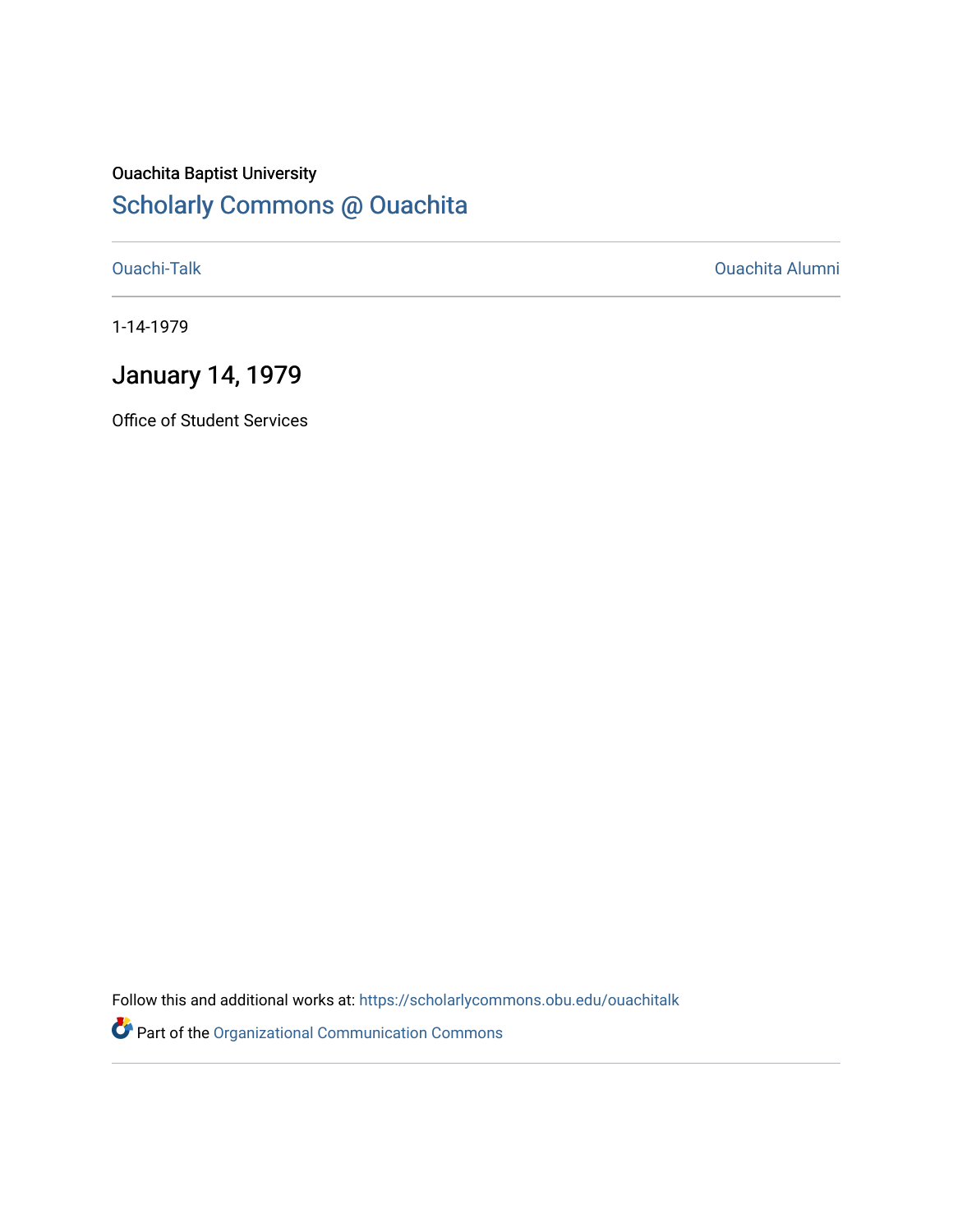## UGCHI • TA L **EEKLY NEWSLETTER TO THE OUACHITA BAPTIST UNIVERSIT** Bulletin 1 Jan. 14th Dean of Students Spring 1979



THE DEADLINE TO APPLY FOR SCHOLAR-SHIPS TO OUACHITA BAPTIST UNIVER-SITY IS MARCH 1, 1979, FOR THE 79-80 ACADEMIC YEAR, THESE IN-CLUDE UNIVERSITY AND NONINSTITU-TIONAL SCHOLARSHIPS WHICH ARE LISTED IN THE CURRENT OBU CATALOG. SCHOLARSHIP APPLICATIONS ARE AVAILABLE FROM THE OFFICE OF STU-DENT AIDS, OUACHITA BAPTIST UNI-VERSITY.

#### \*\*\*\*\*\*\*\*\*\*\*\*\*\*\*\*\*\*\*\*\*\*\*\*\*\*\*\*\*\*\*\*\*

IF YOU HAVE ITEMS TO BE INCLUDED IN THE OUACHITALK DURING THE SEM-ESTER, THEY MUST BE ENTERED IN THE DEAN OF STUDENTS OFFICE BY NOON OF THE TUESDAY OF THE PRIOR WEEK. ENTRIES MAY BE BY NOTE. LETTER, OR PHONE. \*\*\*\*\*\*\*\*\*\*\*\*\*\*\*\*\*\*\*\*\*\*\*\*\*\*\*\*\*\*\*\*\* Chapel attendance requirements are stated on page 46 of the General Catalog. A total of 4 absences are allowed each semester for a period of 7 semesters while you attend OUACHITA. Be sure that those absences credited to your name are correct, if you have any questions concerning absences you MUST see the Dean of Students within a week of the error.

All persons who have not registered their vehicle in the Dean of Students office, need to do so as soon as possible.

If you have a guest on campus. permission to stay must first be cleared with the Head Resident. All guests are expected to abide by all rules concerning OBU students.

NEED A LIFT FOR THE DAY????????? ATTEND NOONDAY EACH WEEK DAY IN **BERRY CHAPEL.**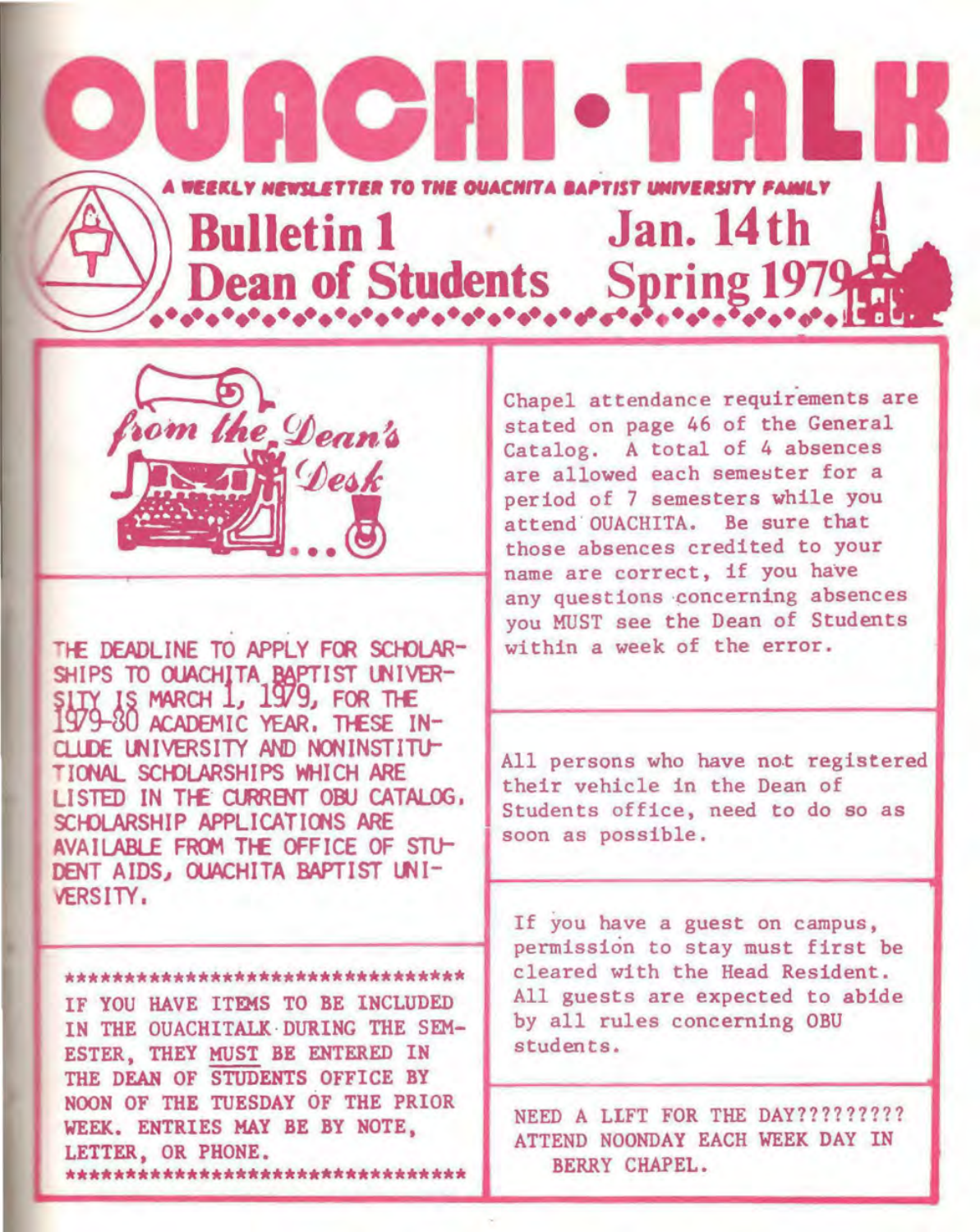

### **Weekly Meetings**

#### Monday

CHI DELTA, MCH 207, 6:00 PM EEE, MCH 204, 6:00 PM GAMMA PHI, BBB 126, 6:00 "PM PI KAPPA ZETA, TM 128, 6:00 PM BETA BETA, Lile 104, 6:30 PM RHO SIGMA, Lile 204, 6:30 PM SIGMA ALPHA SIGMA, BBB 206, 6:30 BSU SUMMER MISSIONS, ESC Conf. Ria., 7:00 PM PHI MU ALPHA, MFAC Choir Rm., 9:00 PM BASS, BBB 127, 6:30PM **FELLOWSHIP OF CHRISTIAN MUSICIANS** 7:15 AM, Every 2nd & 4th Mon. OSF STEERING COMMITTEE, BWPDR, 5:00 PM PSALMS, 7:30 PM, Johnson Hall Recital Room MINISTERIAL ALLIANCE, Berry Chapel ISTERIAL ALLIANCE, Berry Chapel PHI BETA LAMBDA, Lile 106, 5:30<br>7:30 PM FRESHMAN COUNCIL, 6:00 PM, ESC Conf. Rm. BIBLE STUDY LEADERS, ESC Conf. Rm. 9:00 PM SOUNDS OF JOY, Johnson Hall Recital Room, 5:00 PM

#### Tuesday

STUDENT SENATE, MCH 207, 6:30 PM BSU BIG BROTHERS & SISTERS, BBB 128, 5:30 PM BSU IN AS MUCH, BBB 127, 5:30 PM AHEA, BWPDR 5: 30 PM SNEA, MCH 310, 6:00 PM, 1st Tuesday of each month BASS CHORAL REHERSAL, Berry Chapel, 7:30 PM

#### Wednesday

PRE-LAW CLUB, MCH, 6:00 PM AWS JUDICIAL BOARD, BBB 128, 5:00 PM SELF, Lile 106, 8:00 PM BLUE KEY, BWPDR, 12:00 Noon FCA, ESC Conf. Rm., 8:30 PM OBU RIFLE TEAM, WG-Rm. 116, 6:00 PM OSF, TM 208, 8:00 PM PANHELLENIC COMMITTEE, BBB 126, 5:00 PM WORLD HUNGER COMMITTEE, BBB Rm. 128, 5:00 PM WOMENS FCA, 9:00 PM, Lile Faculty Lounge

#### Thursday

PUPPET TEAM, BBB 126, 5:00 PM BSU EXECUTIVE COUNCIL, ESC Board Room, 6:00 PM SAI, MFAC 303, 8:00 PM

**Need Security call ext. 224**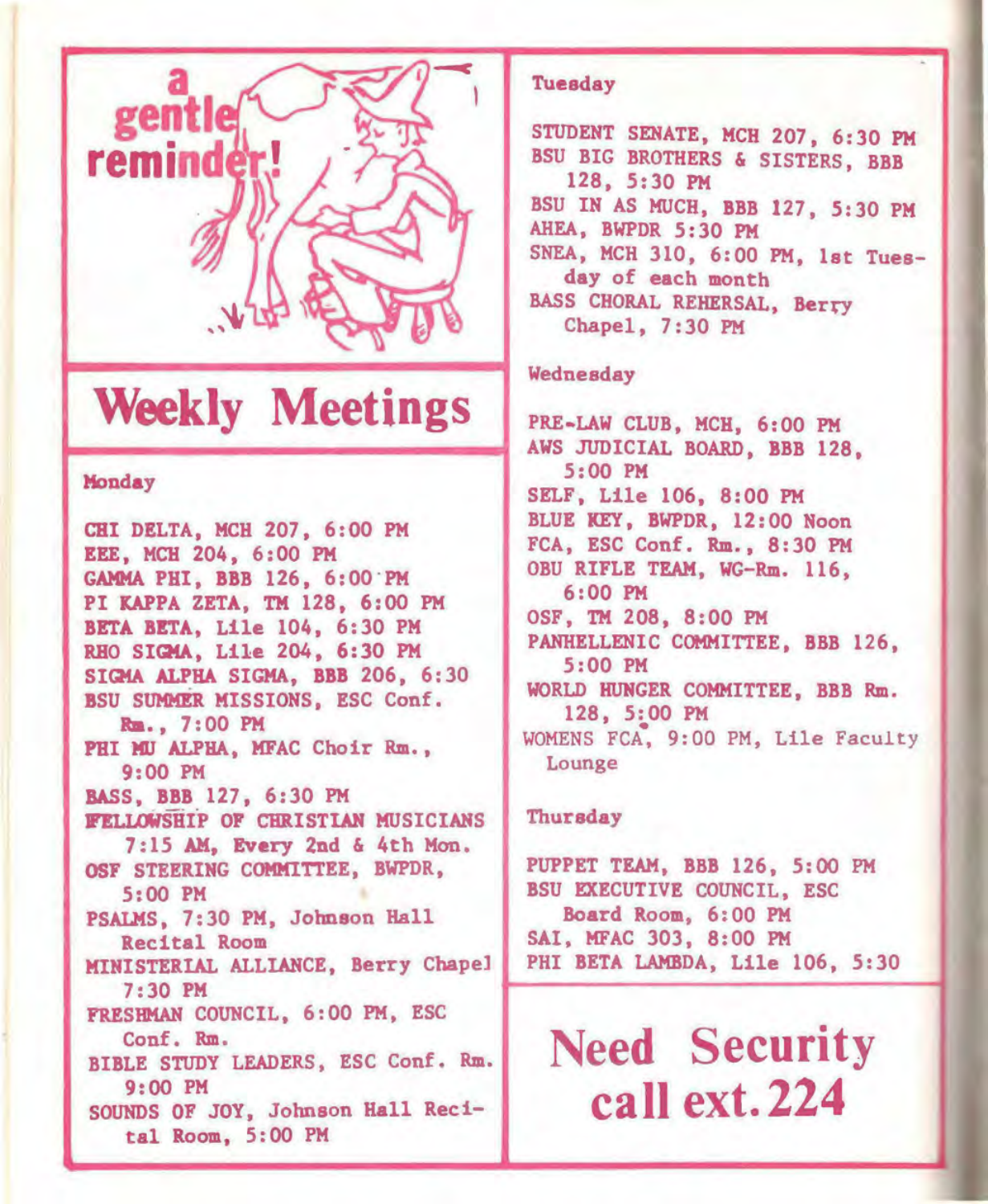

## **Up-Coming Events**

Monday, January 15th

-QBU Basketball: UCA, HERE 7:30 PM -Faculty Planning Meeting

Tuesday, January 16th

-counseling and Registration -SELF MOVIE: "Heroes", Mit- . chell Aud., 8:00 PM -QBU Women's Basketball: UALR, There

Wednesday, January 17th

-counseling and Registration

Thursday, January 18th

-OBU Basketball: HSU, There - CLASSES BEGIN -Phi Mu Alpha Informal Rush, MFAC Gallery, 7: oo PM

The OBU Student Senate will be renting refrigerators for the Spring semester of 1979. For futher detai1's contact Jim McGee, ext. 251.

By now you've heard about the new and exciting changes in the OBU Army ROTC. For example, there's NO UNIFORM and NO DRILL for freshman & sophomores. Instead, we're offering you a variety of adventure classes that you just can't find anywhere. We've got a flexible program that still gives you plenty of time to catch up. Of course, there's still NO MILITARY OBLIGATION. So, if you're looking for fun and exciting classes with no strings attached. For more details contact MAJ Jim . Pitts, ext. 510.

#### OUACHITA BAPTIST UNIVERSITY BASKETBALL SCHEDULE 1971-1979



| 15             | U Central Arkansas        | Arkadelphia         |
|----------------|---------------------------|---------------------|
| 18             | Henderson State           | Henderson           |
| $\mathbf{z}$   | Hendrix                   | Arkadelphia         |
| 25             | Arkansas Tech             | <b>Russellville</b> |
| 79             | <b>UA Monticello</b>      | <b>Monticello</b>   |
| Feb            |                           |                     |
| ٠              | College of the Ozarks     | Clarksville         |
|                | Southern Arkansas         | Arkadelphia         |
| -8             | Harding                   | Searcy              |
| 12             | Arkansas College          | Arkadelphia         |
| 15             | <b>U</b> Central Arkansas | Conway              |
| 19             | Henderson State           | <b>Ouachita</b>     |
| $\overline{2}$ | <b>Hendrix</b>            | Conway              |
| 26             | Arkansas Tech             | Arkadelphia         |

HEAD COACH: Bill Vining<br>ASSISTANT COACH: Nelson Catalina

IHome Games Begin at  $7:30$  p.m.)

### **Women's**

|           |    | <b>U.A.L.R.</b>                                  | <b>There</b> |
|-----------|----|--------------------------------------------------|--------------|
|           | 19 | Ark. College                                     | There        |
|           |    | Ark. State Univ.                                 | Here         |
|           |    | <b>OPEN</b>                                      |              |
|           | 30 | U. A. Monticello                                 | Hare         |
|           |    | Henderson (7:30)                                 | Here         |
|           |    | Ark. Tech (5:15)                                 | There        |
|           |    | <b>U.A.P.B.</b>                                  | Here         |
|           | 13 | U, C, A                                          | There        |
|           | 16 | <b>East Tenas Baptist</b>                        | Here:        |
| $21 - 34$ |    | State Play-offs                                  | Jonasbor     |
|           |    | "Games at 7:00 p. m. unless otherwise indicated. |              |